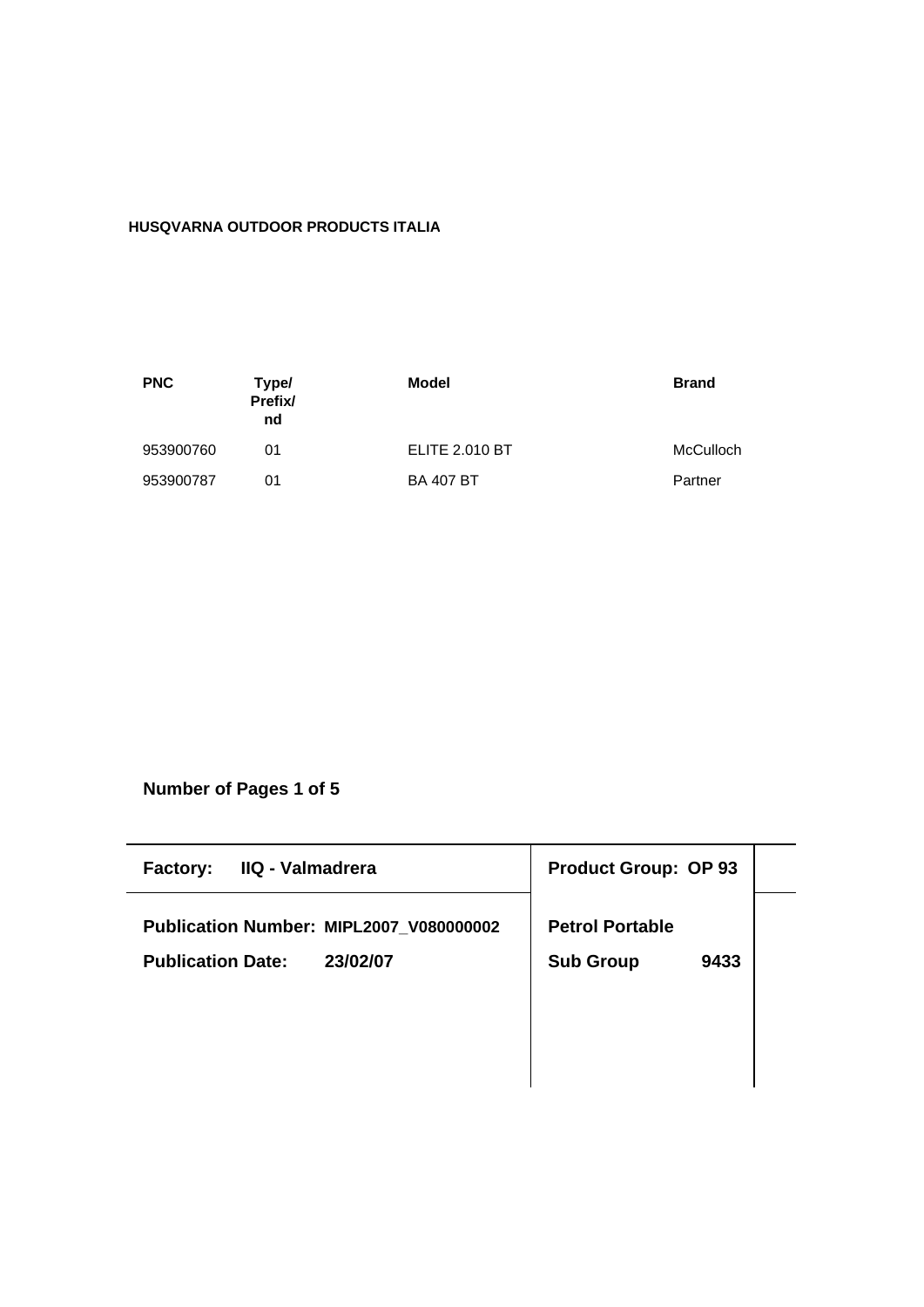## **HUSQVARNA OUTDOOR PRODUCTS ITALIA** Publication No: MIPL2007\_V080000002 Page: 2 of 5

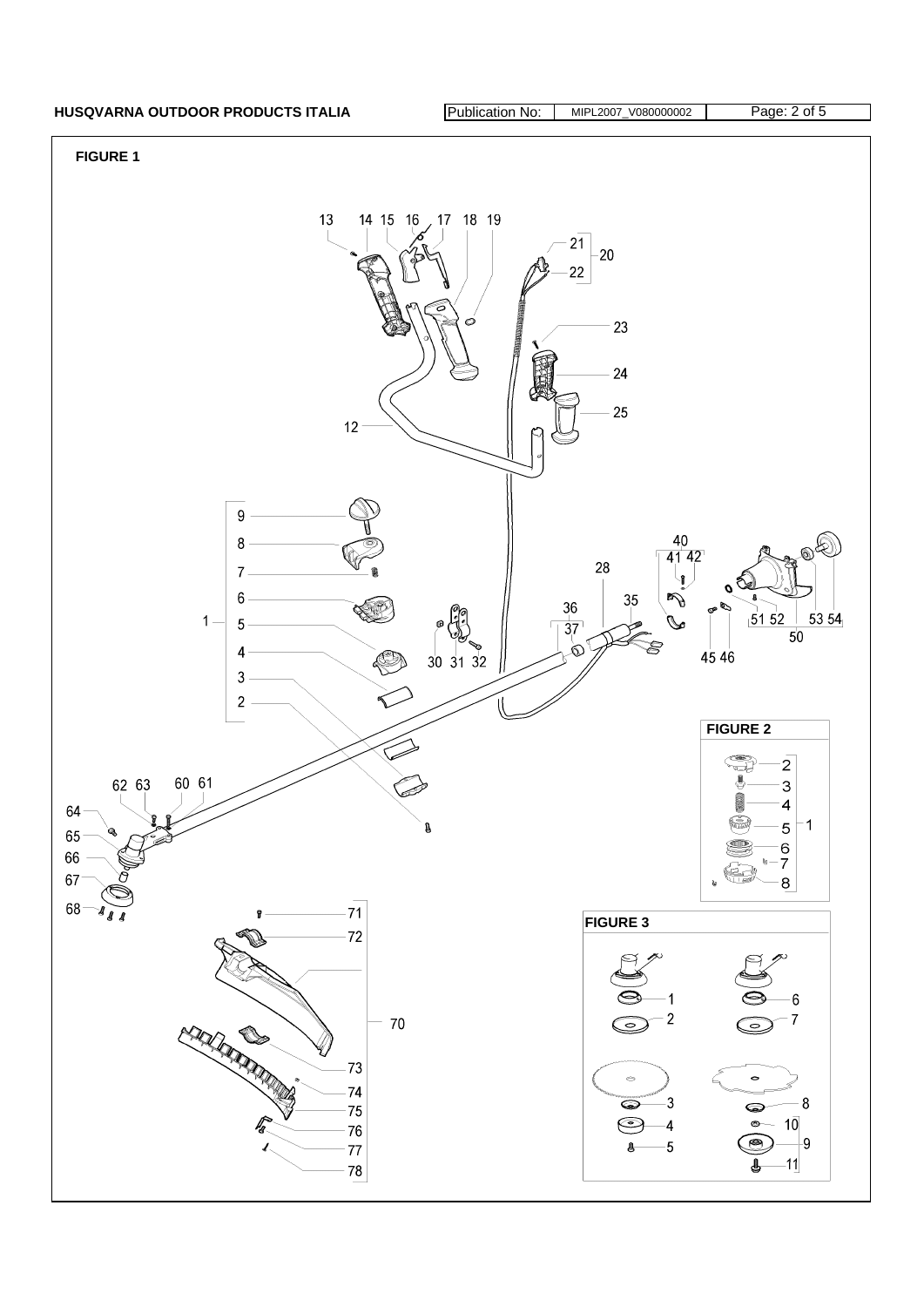### **HUSQVARNA OUTDOOR PRODUCTS ITALIA Publication No: Propriet No: Algorithment**

|   | Item           |           | <b>P/N McC</b> | P/N ELX         | Qty | <b>DESCRIPTION</b>          |   | Item                    |           | <b>P/N McC</b> | P/N ELX         |              | Qty DESCRIPTION         |
|---|----------------|-----------|----------------|-----------------|-----|-----------------------------|---|-------------------------|-----------|----------------|-----------------|--------------|-------------------------|
|   |                |           |                |                 |     |                             |   |                         |           |                |                 |              |                         |
|   |                |           |                | <b>FIGURE 1</b> |     |                             |   |                         |           |                |                 |              |                         |
|   | 1              |           | 242902         | 538242902       | 1   | clamp assy                  | А | 70                      |           | 248959         | 538248959       | 1            | d.25 safety guard ass'y |
|   | $\mathbf 2$    | ٠         | 229077         | 538229077       | 2   | screw M5x18                 |   | 71                      | $\bullet$ | 227563         | 538227563       | 2            | M5x16 screw             |
|   | 3              | $\bullet$ | 242900         | 538242900       | 1   | lower shaft clamp           |   | 72                      | $\bullet$ | 242629         | 538242629       | 1            | upper clamp             |
|   | 4              | ٠         | 241684         | 538241684       | 2   | spacer                      |   | 73                      | $\bullet$ | 242752         | 538242752       | 1            | lower clamp             |
|   | 5              | $\bullet$ | 243122         | 538243122       | 1   | upper shaft clamp           |   | 74                      | $\bullet$ | 229208         | 538229208       | 2            | nut M5                  |
|   | 6              | $\bullet$ | 242897         | 538242897       | 1   | lower double handle clamp   |   | 75                      | $\bullet$ | 242644         | 538242644       | 1            | string head guard       |
|   | $\overline{7}$ | $\bullet$ | 242901         | 538242901       | 1   | spring                      |   | 76                      | $\bullet$ | 241973         | 538241973       | 1            | line cutter             |
|   | 8              | ٠         | 242898         | 538242898       | 1   | upper double handle clamp   |   | 77                      | $\bullet$ | 227563         | 538227563       | 2            | M5x16 screw             |
|   | 9              | $\bullet$ | 242917         | 538242917       | 1   | knob + screw M8x65          |   | 78                      | $\bullet$ | 240862         | 538240862       | $\mathbf{1}$ | screw 4x18              |
|   | 12             |           | 249249         | 538249249       | 1   | handle bar                  |   |                         |           |                |                 |              |                         |
|   | 13             |           | 240862         | 538240862       | 3   | screw 4x18 - self threading |   |                         |           |                |                 |              |                         |
|   | 14             |           | 242533         | 538242533       | 1   | right handle (right half)   |   |                         |           |                |                 |              |                         |
|   | 15             |           | 242537         | 538242537       | 1   | throttle trigger            |   |                         |           |                |                 |              |                         |
|   | 16             |           | 242540         | 538242540       | 1   | spring                      |   |                         |           |                |                 |              |                         |
|   | 17             |           | 242538         | 538242538       | 1   | safety trigger              |   |                         |           |                |                 |              |                         |
|   | 18             |           | 242534         | 538242534       | 1   | right handle (left half)    |   |                         |           |                |                 |              |                         |
|   | 19             |           | 242648         | 538242648       | 1   | cap                         |   |                         |           |                |                 |              |                         |
| C | 20             |           | 242607         | 538242607       | 1   | wires ass'y                 |   |                         |           |                |                 |              |                         |
| C | 21             | ٠         | 242439         | 538242439       | 1   | switch                      |   |                         |           |                |                 |              |                         |
| C | 22             | $\bullet$ | 243061         | 538243061       | 1   | throttle cable              |   |                         |           |                | <b>FIGURE 2</b> |              |                         |
|   | 23             |           | 240862         | 538240862       | 2   | screw 4x18 - self threading |   | A 1                     |           | 531025002      | 531025002       | $\mathbf{1}$ | P 35 trimmer head       |
|   | 24             |           | 242535         | 538242535       | 1   | left handle (right half)    |   | $\mathbf 2$             |           | 537421501      | 537421501       | 1            | body                    |
|   | 25             |           | 242536         | 538242536       | 1   | left handle (left half)     |   | 3                       | $\bullet$ | 537427901      | 537427901       | 1            | adapter P35             |
|   | 28             |           | 229850         | 538229850       | 1   | cable retainer              | С | $\overline{\mathbf{4}}$ | $\bullet$ | 537186001      | 537186001       | 1            | spring T35              |
|   | 30             |           | 228152         | 538228152       | 1   | harness ring ass'y          |   | C <sub>5</sub>          | $\bullet$ | 537421801      | 537421801       | 1            | knob                    |
|   | 31             |           | 236642         | 538236642       | 1   | nut M6                      | C | 6                       | $\bullet$ | 537421701      | 537421701       | 1            | spool (without line)    |
|   | 32             |           | 235911         | 538235911       | 1   | screw M6x12                 | C | $\overline{7}$          | ٠         | 537419701      | 537419701       | 2            | bushing                 |
|   | 35             |           | 228109         | 538228109       | 1   | drive shaft                 |   | 8                       | $\bullet$ | 537421601      | 537421601       | 1            | cover                   |
|   | 36             |           | 227233         | 538227233       | 1   | 25x1485 shaft               |   |                         |           |                |                 |              |                         |
|   | 37             | $\bullet$ | 228192         | 538228192       | 5   | bushing ass'y               |   |                         |           |                |                 |              |                         |
|   | 40             |           | 248805         | 538248805       | 1   | clamp assy                  |   |                         |           |                |                 |              |                         |
|   | 41             | $\bullet$ | 248804         | 538248804       | 2   | screw M5x30                 |   |                         |           |                |                 |              |                         |
|   | 42             | $\bullet$ | 236529         | 538236529       | 2   | grower d.5                  |   |                         |           |                |                 |              |                         |
|   | 45             |           | 242174         | 538242174       | 4   | screw M5x20                 |   |                         |           |                |                 |              |                         |
|   | 46             |           | 228139         | 538228139       | 1   | fast on                     |   |                         |           |                | <b>FIGURE 3</b> |              |                         |
|   | 50             |           | 242624         | 538242624       | 1   | a/v mount assy              |   | A 1                     |           | 242475         | 538242475       | 1            | flange                  |
|   | 51             | $\bullet$ | 236378         | 538236378       | 1   | seeger ring                 |   | A 2                     |           | 241155         | 538241155       | 1            | grass shield            |
|   | 52             | $\bullet$ | 235802         | 538235802       | 1   | screw M5x14                 |   | A 3                     |           | 229834         | 538229834       | 1            | flange                  |
|   | 53             | $\bullet$ | 235918         | 538235918       | 1   | bearing                     |   | A 4                     |           | 236596         | 538236596       | 1            | cup                     |
|   | 54             | ٠         | 227284         | 538227284       | 1   | clutch drum                 |   | A 5                     |           | 229842         | 538229842       | 1            | cup screw               |
|   | 60             |           | 235804         | 538235804       | 2   | M5x30 screw                 |   | A 6                     |           | 242410         | 538242410       | 1            | flange                  |
|   | 61             |           | 236529         | 538236529       | 2   | grower d.5                  |   | A 7                     |           | 241155         | 538241155       | 1            | grass shield            |
|   | 62             |           | 236529         | 538236529       | 1   | grower d.5                  |   | A 8                     |           | 229834         | 538229834       | 1            | flange                  |
|   | 63             |           | 236381         | 538236381       | 1   | M5x10 screw                 |   | A 9                     |           | 240809         | 538040809       | 1            | idle cup                |
|   | 64             |           | 240151         | 538240151       | 1   | screw M8x10                 |   | 10                      | ٠         | 240807         | 538240807       | 1            | spacer                  |
|   | 65             |           | 241426         | 538241426       | 1   | gear box ass'y              |   | A 11                    | ٠         | 240806         | 538240806       | 1            | idle cup screw          |
|   | 66             |           | 247272         | 538247272       | 1   | spacer                      |   |                         |           |                |                 |              |                         |
|   | B 67           |           | 240767         | 538240767       | 1   | flange guard                |   |                         |           |                |                 |              |                         |
|   | 68             |           | 240688         | 538240688       | 3   | screw/washer                |   |                         |           |                |                 |              |                         |

| ation No: |      |   |                | MIPL2007 V080000002 |     | Page: 3 of 5            |  |
|-----------|------|---|----------------|---------------------|-----|-------------------------|--|
|           | Item |   | <b>P/N McC</b> | <b>P/N ELX</b>      | Qtv | <b>DESCRIPTION</b>      |  |
|           |      |   |                |                     |     |                         |  |
| А         | 70   |   | 248959         | 538248959           | 1   | d.25 safety guard ass'y |  |
|           | 71   |   | 227563         | 538227563           | 2   | M5x16 screw             |  |
|           | 72   | ٠ | 242629         | 538242629           | 1   | upper clamp             |  |
|           | 73   | ٠ | 242752         | 538242752           | 1   | lower clamp             |  |
|           | 74   |   | 229208         | 538229208           | 2   | nut M <sub>5</sub>      |  |
|           | 75   | ٠ | 242644         | 538242644           | 1   | string head quard       |  |
|           | 76   |   | 241973         | 538241973           | 1   | line cutter             |  |
|           | 77   |   | 227563         | 538227563           | 2   | M5x16 screw             |  |
|           | 78   |   | 240862         | 538240862           | 1   | screw 4x18              |  |
|           |      |   |                |                     |     |                         |  |

|                |              |   |           | <b>FIGURE 2</b> |   |                      |
|----------------|--------------|---|-----------|-----------------|---|----------------------|
| A 1            |              |   | 531025002 | 531025002       |   | P 35 trimmer head    |
|                | $\mathbf{2}$ | ٠ | 537421501 | 537421501       | 1 | body                 |
|                | 3            | ٠ | 537427901 | 537427901       | 1 | adapter P35          |
| $C_4$          |              | ٠ | 537186001 | 537186001       | 1 | spring T35           |
| C 5            |              | ٠ | 537421801 | 537421801       | 1 | knob                 |
| C <sub>6</sub> |              | ٠ | 537421701 | 537421701       |   | spool (without line) |
| C              | 7            | ٠ | 537419701 | 537419701       | 2 | bushing              |
|                | 8            | ٠ | 537421601 | 537421601       |   | cover                |

|     |     |   |        | <b>FIGURE 3</b> |   |                |
|-----|-----|---|--------|-----------------|---|----------------|
| A 1 |     |   | 242475 | 538242475       | 1 | flange         |
|     | A 2 |   | 241155 | 538241155       | 1 | grass shield   |
|     | A 3 |   | 229834 | 538229834       | 1 | flange         |
|     | A 4 |   | 236596 | 538236596       | 1 | cup            |
|     | A 5 |   | 229842 | 538229842       | 1 | cup screw      |
|     | A 6 |   | 242410 | 538242410       | 1 | flange         |
|     | A 7 |   | 241155 | 538241155       | 1 | grass shield   |
|     | A 8 |   | 229834 | 538229834       | 1 | flange         |
|     | A 9 |   | 240809 | 538040809       | 1 | idle cup       |
|     | 10  | ٠ | 240807 | 538240807       | 1 | spacer         |
| А   | 11  | ٠ | 240806 | 538240806       | 1 | idle cup screw |

A=ALTA ROTAZIONE A=HIGH MOVING A=HAUTE DEMANDE A=GROBE NACHFRAGE B=MEDIA ROTAZIONE B=MEDIUM MOVING B=MOYENNE DEMANDE B=MITTELMAESSIGE C=ALTA ROTAZIONE C=SLOW MOVING C=BASSE DEMANDE C=WENIGE NACHFRAGE NUOVI CODICI NEW P. NUMBERS NOUVELLES REFERENCES NEU CODEX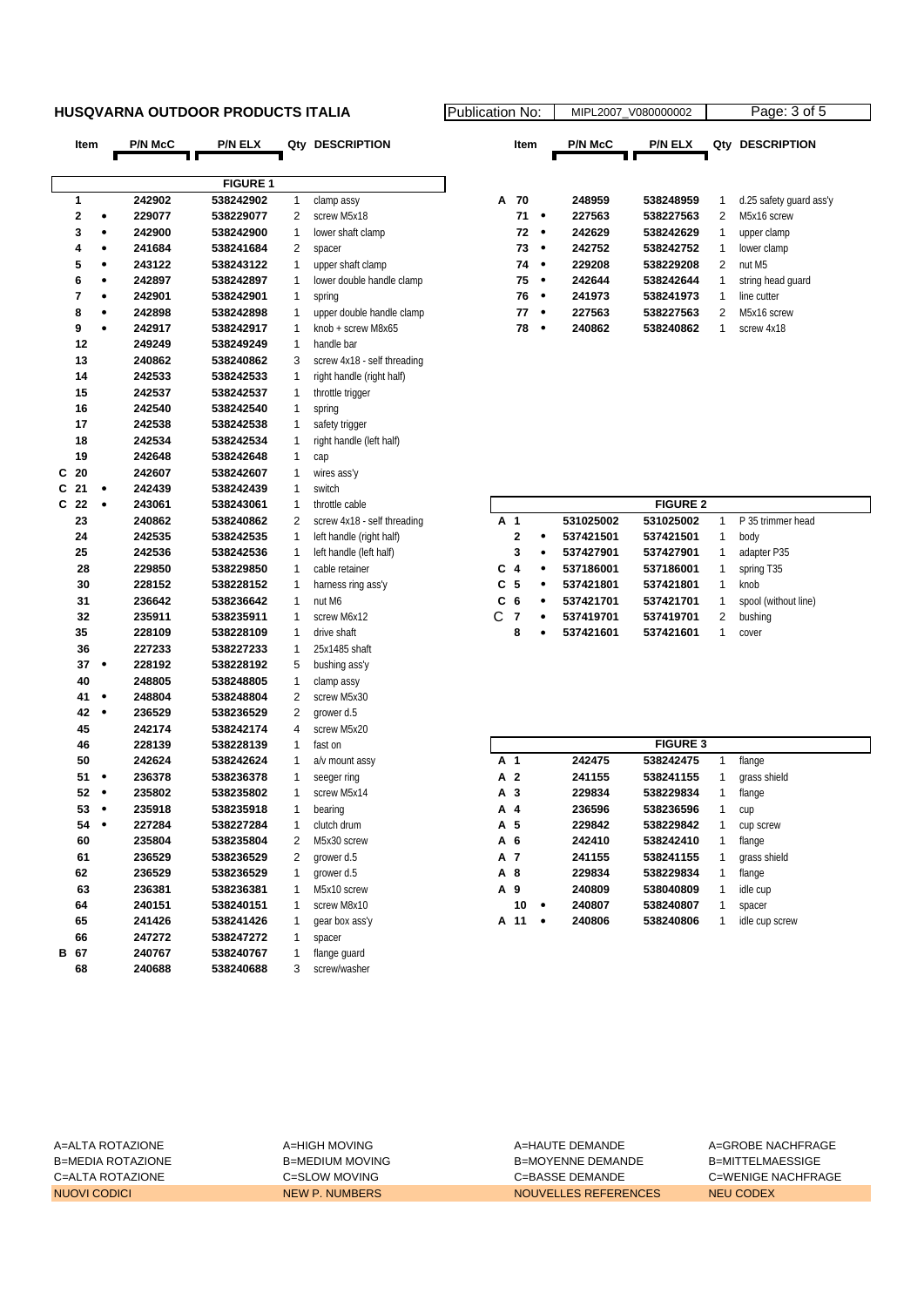HUSQVARNA OUTDOOR PRODUCTS ITALIA **Publication No: MIPL2007\_V080000002** Page: 4 of 5